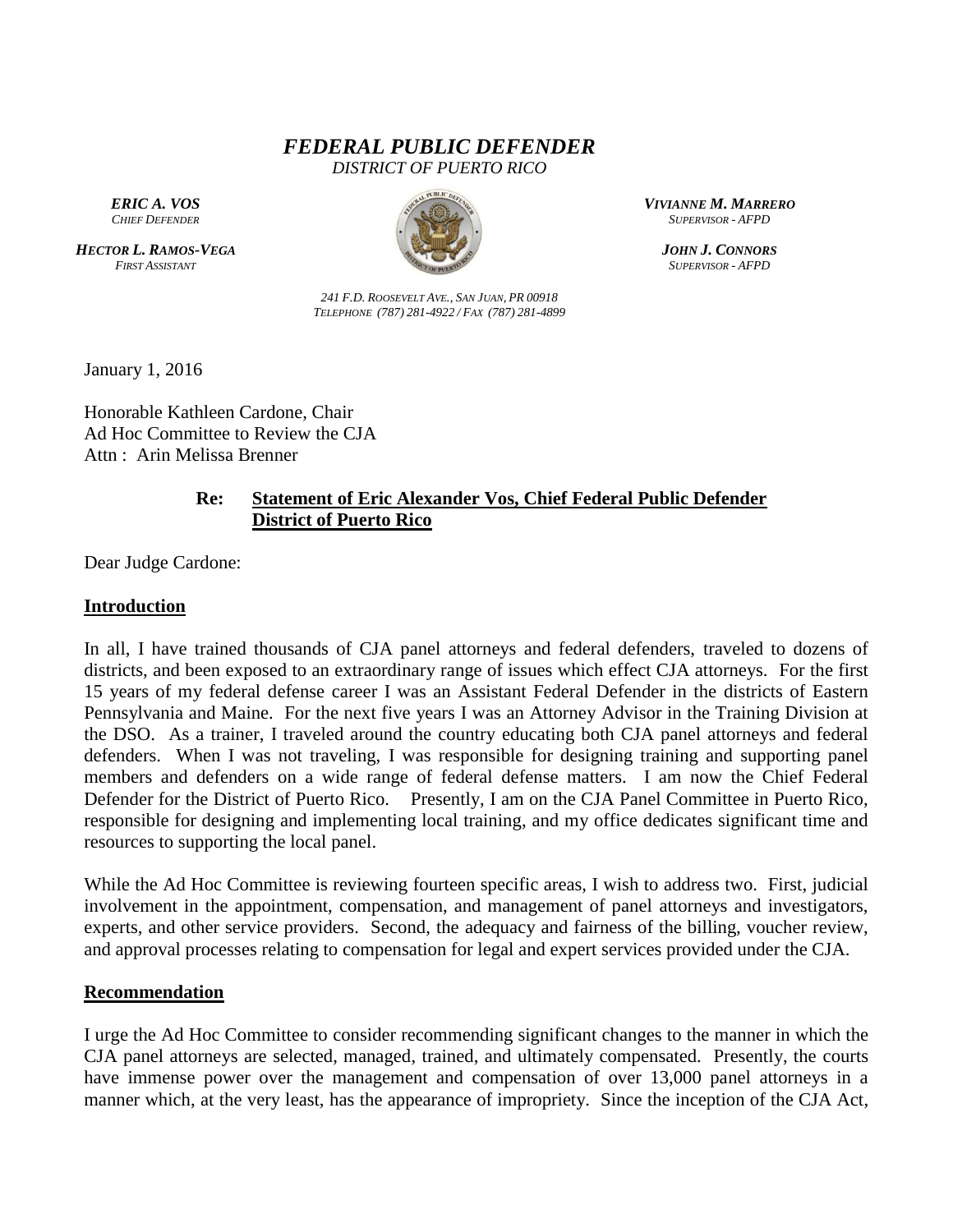there has been open and consistent concern with the impact of judicial involvement on the appointment and compensation of panel attorneys and the professional services these attorneys request. As Judge Stephanie K. Seymour, a former Chair of the Committee on Defender Services, observed, "[i]t is uncomfortable and a bit unseemly for the very judges before whom the criminal defense lawyer must try his or her case to participate in the selection of that lawyer or to decide his or her compensation." This concern is only heightened when the judiciary exercises no similar control over either the prosecution or the activities of privately retained counsel.

While the concerns have been around as long as the Act, they now take on a new sense of urgency since the Judicial Conference recently communicated their belief that the defense function expenditures negatively impacts both the Court's salaries and expenses. Hence, the Court believes that panel compensation and the judiciary are competing for the same slice of budgetary pie. With this view of competition, the Judicial Conference has clearly outlined a dire need to "contain," or cut, the expenditures of criminal defense. In conjunction with the Judicial Conference's call for action, Chief Justice Roberts has succinctly warned that budget issues are the Court's most pressing issue and unless there is a fiscal change the Court's future is "bleak."

On a micro level, the District of Puerto Rico, as with many districts, has seen court management which involves reducing panel compensation and attorneys' use of third party professional. Interestingly, as these issues seem to compound in our district, local sentencing statistics, when compared with national averages, show that clients prosecuted in Puerto Rico's district court may expect to fare significantly worse during sentencing. One must question whether the cuts made by the court have resulted in clients receiving harsher sentences. Additionally, nationally, 14% of the panel attorneys employ third party professionals during their court appointed representation. Alternatively, in Puerto Rico only 5% of the panel matters employ third party professionals.

As the Committee is asked to consider alternative ways to manage panel attorneys, it is vital to recognize that local FDOs have proven to be excellent stewards of resources, financial and otherwise, and are superbly situated to handle all aspects of panel management. It has long been recognized that local FDOs are the "gold standard" for federal criminal defense and that this expertise should be utilized in selecting, managing and reviewing panel compensation. This is not a novel or new idea. Recently, my office surveyed my fellow Chief Defenders asking them if they managed their panel and if so, to what degree? Most local FDOs have some degree of involvement in panel management. However, in the districts of Washington, DC, Eastern California, Alaska, Western Oklahoma, Northern California, Kansas, Wisconsin, Tennessee, Western Washington, South Carolina, Nebraska, Minnesota, Oregon, Northern West Virginia, Mississippi, Northern Indiana, and Louisiana Middle, almost all panel management, including voucher review, is handled by the local FDO. Since my inquiry was informal, I am confident this committee, upon investigating, will find even more local FDOs who handle panel administrative tasks.

Fifty years of "unseemly" Court oversight, years of excellent management by FDOs entrusted with handling the panel, DSO's excellent stewardship of tax dollars, and all while providing the federal courts with a gold standard of defense must lead us to but one conclusion – the FDOs should be handling panel management and not the courts.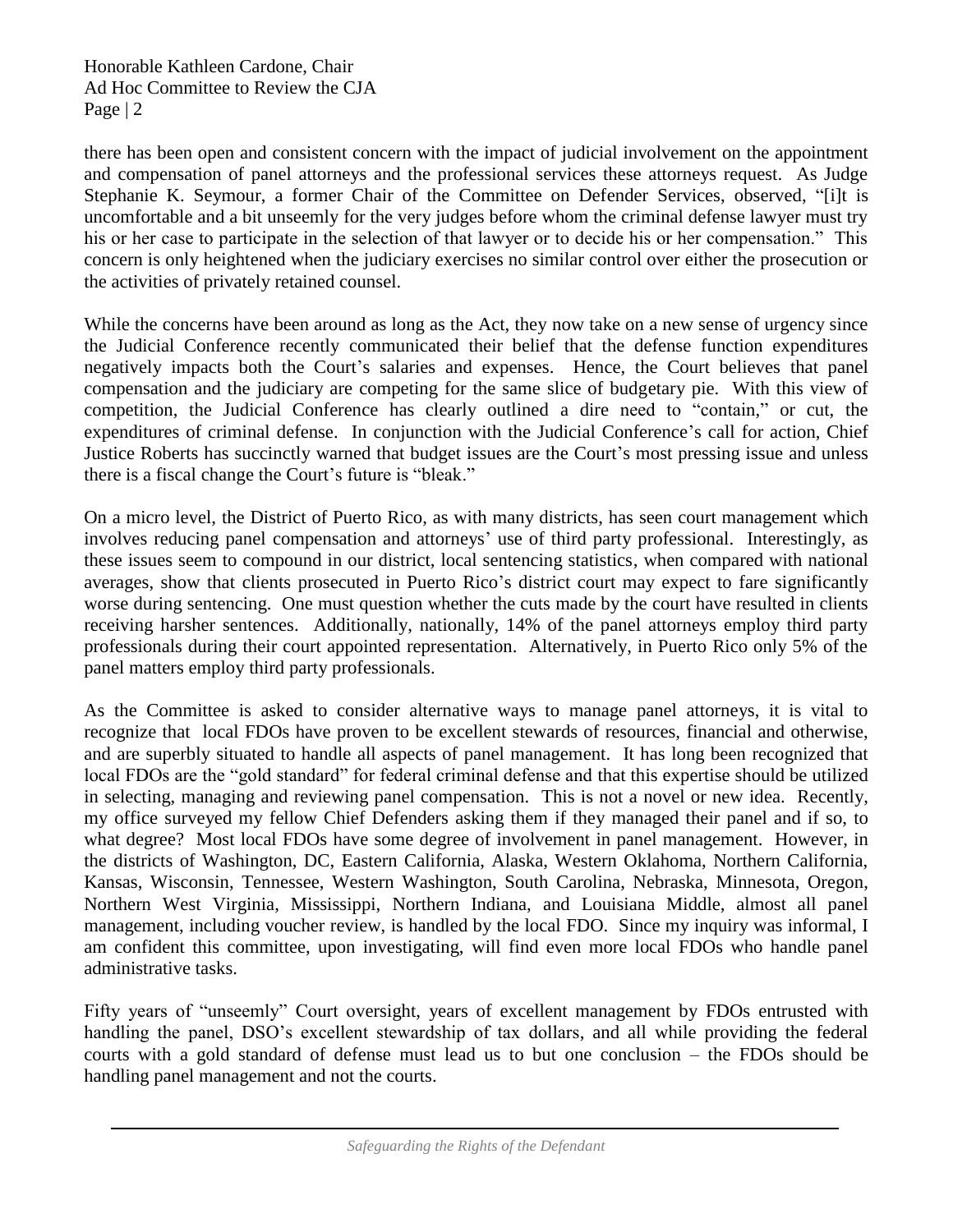### **Why the Court Should Not Manage the CJA Panel**

Recently, the Judicial Conference outlined how it intended to curtail defense function spending when they targeted "Major Areas of Cost Containment." The Judicial Conference clearly warned that funding which goes to Defender Services, which includes both FDOs and panel attorneys, "will be at the expense" of the Salaries and Expenses account and by extension*, the Court*. Thus, the judiciary must re-focus its efforts to achieve real, tangible cost savings in [the Defender Services] program." (Emphasis added).

This belief, that the Court is competing with the CJA panel attorneys for dollars, dovetails with the sentiments of Justice Roberts, who in his 2013 annual year-end Report on the Judiciary, warned that "the budget remains the single most important issue facing the courts." While Justice Roberts opined that "our federal court system has become the model for justice throughout the world," the Court warned that funding issues could result in a judicial system where "[t]he future would be bleak." It is in this competitive, and possibly "bleak," environment that district court judges are determining the appropriate level of expenditures for panel attorneys. Judge Stephanie K. Seymour's view, that the court's power over panel attorneys is "unseemly," rings true like never before. This appearance of impropriety is only heightened when one considers that the judiciary exercises no similar control over either the prosecution or the activities of more affluent defendants.

When lawyers request judicial recusal, more often than not, they take issue with an appearance of impropriety and not merely evidence of impropriety. At the very least, how can one argue that panel management and compensation by the Court is not "unseemly" and demands the Court's recusal in these matters? With the total DSO funding being at a little over a billion dollars, and almost 40% of that funding going to panel expenses, voucher cutting would appear to be a rich target for a Court who believes a dollar cut from the panel is a dollar gained in judicial salaries and expenses. Undoubtedly, there are judges who will scoff at the idea they would ever look to enrich their budget through voucher cutting and yet, it is impossible to avoid the unseemly appearance of impropriety.

And even if you could somehow remove this notion that a dollar saved on vouchers is a dollar earned by the Court, judicial economy looms even larger. What better way to address Justice Roberts' concerns than to mitigate the Court's burden by lessening the time-consuming efforts of panel attorneys? Few courts, starved for resources, celebrate the news of dispositive motions and/or news of a trial. There simply may be no denying that a burdened and under-budgeted Judiciary will be prejudiced when considering ways in which to curtail the time-consuming efforts of panel attorneys, and there are few things more effective than the power of the purse.

There may be no denying the articulated budgetary prejudices, the bleak future Justice Roberts warns of, the Court's immense power over the panel compensation, and the dire environment in which the Court is called upon to determine panel expenditures. To claim that these prejudices do not impact upon the quality of the defense function is an impossible conclusion. Instead, we must question to what degree these prejudices influence and shape the outcome of cases. With this, I urge the Ad Hoc Committee to recommend an alternative—using the FDOs in place of the Court when managing and compensating panel attorneys.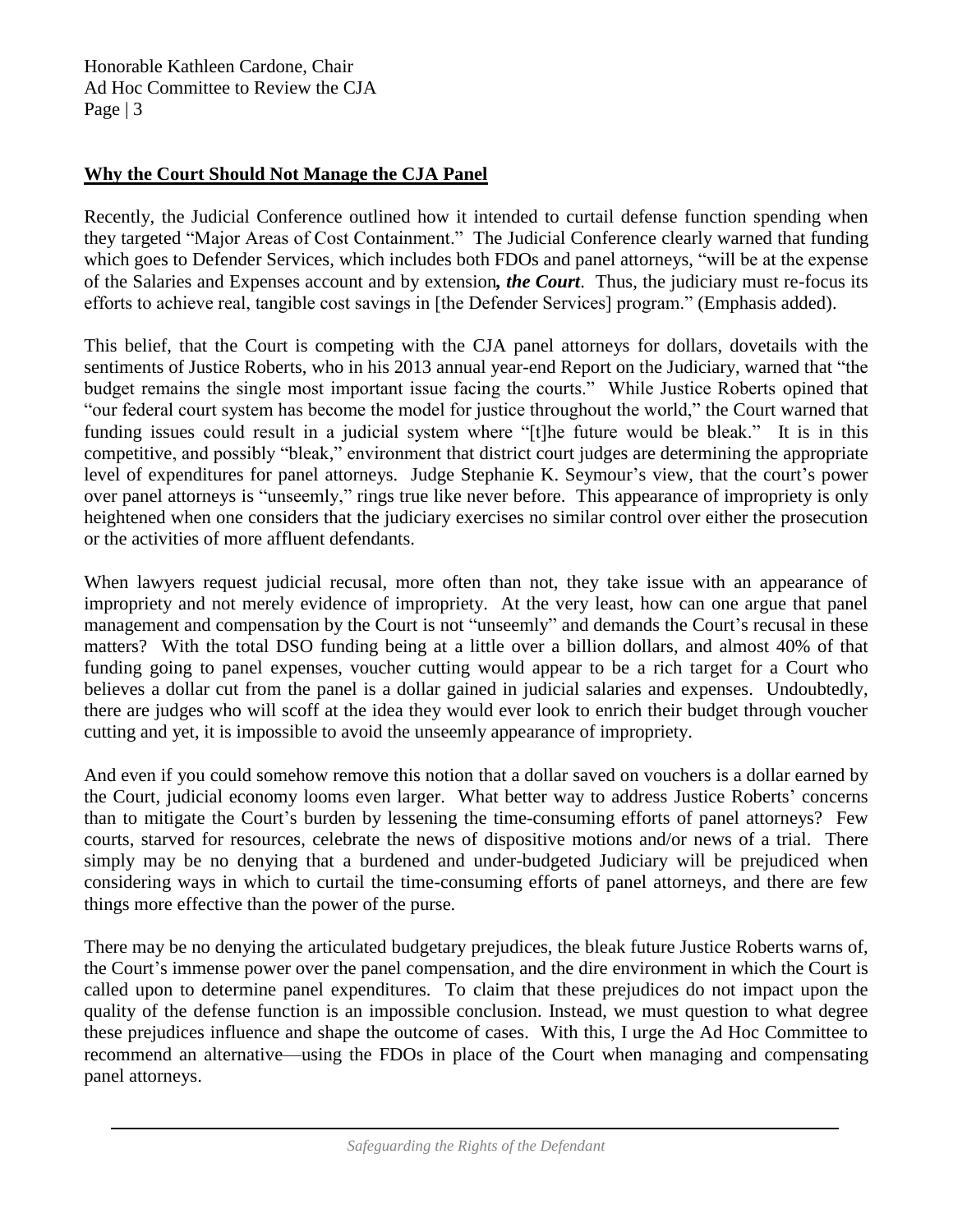#### **Federal Defenders' Ability to Handle CJA Management**

In response to the Judicial Conference's directive to "contain" the costs of the FDOs, the Judicial Resource Committee (JRC) developed a "comprehensive work-measurement based staffing formula for federal defender organizations." Thus, starting in 2013, the Human Resources Office (HRO) of the AO conducted an exhaustive Work Management Study of the local FDOs with an eye on cost containment.

HRO's staff of 14 people performed workforce analysis for the Study as they had done for numerous other studies. For this particular study, a group of 20 employees from all specialties found in FDOs, and a steering group of 12 federal defenders, provided guidance, expertise, and assistance throughout the process. Because this study was the JRC's first effort to impose formulas on FDOs, and because of the political sensitivity the study, the JRC and the Committee on Defender Services established a joint subcommittee, consisting of each committee's chair and two additional judges, to oversee the process and provide additional guidance. The structure imposed by the JRC ensured that no one group had an opportunity to exert undue influence over the outcome of the Study.

Moreover, the FDO Study collected data across an eight-week period, resulting in 150 million data points, which dwarfed any other study the HRO had conducted. All FDO offices participated in the study and 100% of the available FDO employees provided data. Thus, the Study had nearly perfect accountability; rather than relying on a sample, the Study relied on the complete data of the entire employee base.

The resulting FDO staffing formulas produced the **only HRC recommended staffing increases**, except for staff attorneys in the courts of appeals, in the last five years. Alternatively, HRO studies since 2011 have imposed reductions on pro se law clerks; death penalty law clerks; bankruptcy clerks' offices; district clerks' offices; probation and pretrial services offices; and the clerks' offices, circuit executives' offices, librarians, bankruptcy appellate clerks, and mediators of the circuit courts of appeals.

While the Judicial Conference may have labored under the belief that FDOs were poor stewards of tax dollars, in need of cost containment (cuts), the Study's conclusion found that FDOs were impressively frugal when delivering excellent client representation. Thus, while the JRC set FDO staffing levels at 3,600 FTEs for FY 2015, the Study's formulas concluded that the FTEs should be appropriately increased by 288 (8%), above 3,600 level, for FY 2016. Moreover, during March of 2014 the FDOs were suffering the brutal effects of sequestration and barely surviving with only 3,058 FTEs.

Given the above, there may be no doubt that FDOs are excellent stewards of ODS funding and remain frugal while delivering the gold standard of federal criminal defense. With the FDOs' economical approach and standard of excellence, who would be better situated to manage panel matters and determine the appropriateness of submitted attorney vouchers? Who better understands the function, needs and appropriate level of work required for a federal defense attorney? Who has fewer clear prejudices when managing and compensating panel attorneys? As stated above, in over 15 districts local FDOs already manage almost all panel activities, including voucher review. Thus, the FDOs come to the task with the least of prejudices, an understanding of excellence in federal defense, and tested history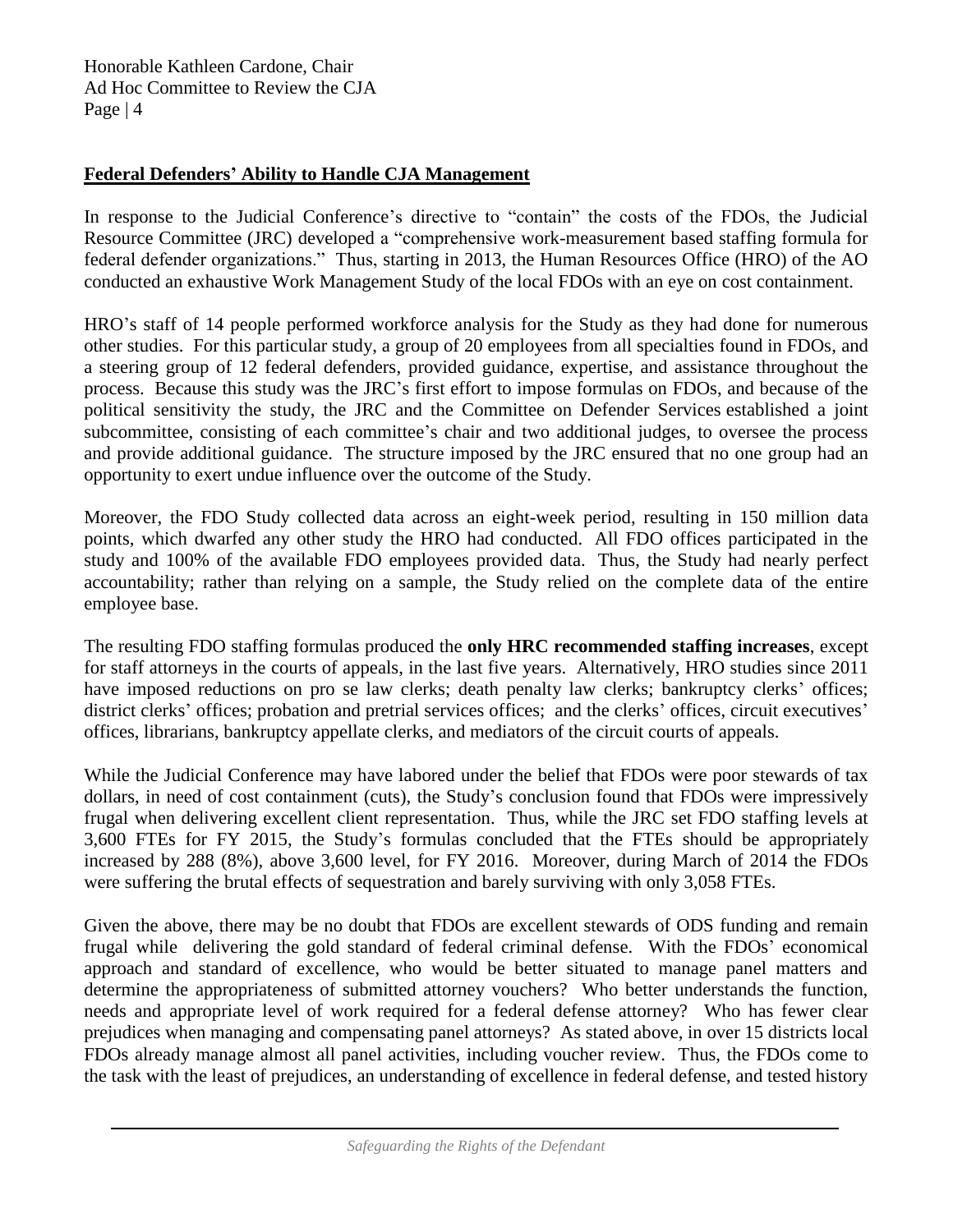of being impressively cost effective.

### **Micro Effect of Court Management on Puerto Rico's CJA Panel**

On a micro level in the District of Puerto Rico, I implore the Committee to listen to, and later review, the testimony of Puerto Rico's testifying CJA panel attorneys. Your review of written submission and testimony will certainly help the Committee focus on our district's issues which I highlight below.

The voucher issues which appear to trouble our district the most are concentrated in the areas of voucher review, voucher cutting, voucher averaging, and panel attorneys gaining court approval when seeking to hire third party professionals. At the very least, the Court's local involvement, as with all other districts, is "unseemly" and has a strong appearance of impropriety when played against the backdrop of the Judicial Counsel's and the Chief Justice's concerns of budgetary competition and the warnings of a bleak judicial future. And even if there was no competition for the budgetary pie, there can be no ignoring the immense incentive the Court labors under as the judges are forced to do more with shrinking budgets. What better way to curtail an attorney's expenditure of court time, a limited and expensive resource, than to greatly limit the compensation provided to struggling sole practitioners?

The Court's practice of cutting panel vouchers, produces two distinctly different qualitative levels of representation, one being panel representation and the other being FDO representation. This difference is not the fault of the panel attorney. Rather, FDO clients simply are not forced to limit their defense while under the obvious disadvantages which panel clients must endure.<sup>1</sup>

#### *Third Party Professionals*

It may be argued that the government attorneys use expert services and non-legal support in 100% of their criminal prosecutions. The federal prosecutors have agents, technicians, scientists, experts, etc. working on each and every case they indict. In FY 2014, nationally, 14% of the CJA cases included the use of third party professionals. During the same time period, only 5% of Puerto Rico's CJA cases employed third party professionals. While the local panel spent approximately \$100,000 on professional services in FY 2014, the local FDO spent \$325,000 on experts alone in FY 2015. This does not include the FDO's expenditures on seven fulltime investigators, research and writing attorneys, paralegals and a fulltime interpreter. Thus, while the panel was billing approximately \$100,000 for third party services, the local FDO was spending over a million dollars in these areas. This incredible 1,000 %-plus differential took place while the FDO was representing between 60-70% of the indigent federal defendants. I would suggest the Committee review Attorney Juan E. Milanes's submitted written comments which speak of the hardships panel attorneys face when attempting to hire third party professionals. Additionally, I would ask the Committee to focus on those testifying before you who are practicing panel attorneys in the District of Puerto Rico and to engage these witnesses on their attempts to get court approval for third party professionals and the chilling effect this may have on the quality of criminal representation.

 $\overline{a}$ <sup>1</sup> Nor can one say that Puerto Rico's FDO is wasting resources. On the contrary, the HRO Work Management Study's formulas found that our office was operating with 25% less staffing than the formula otherwise called for.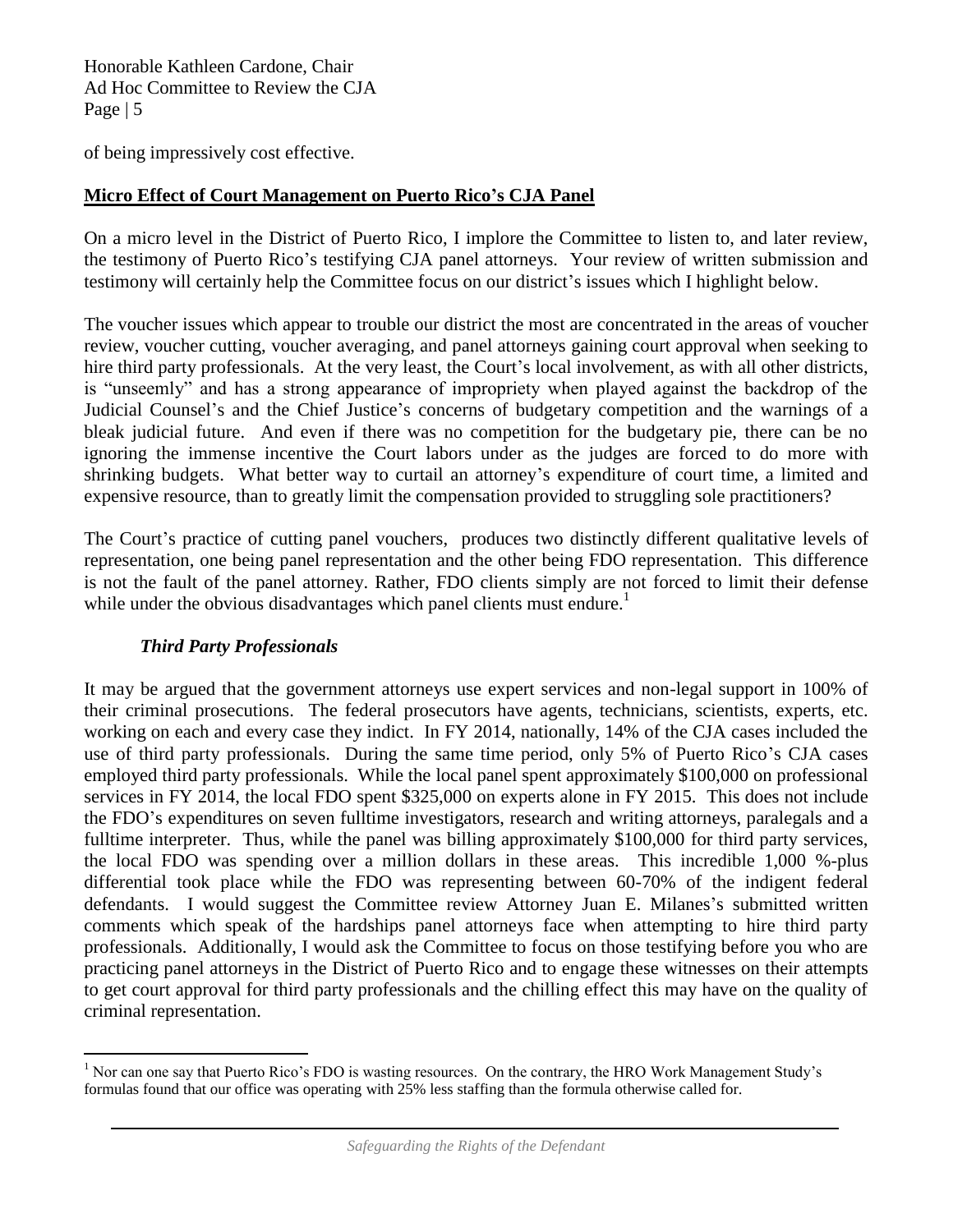The importance of experts, investigators, interpreters, etc., when mounting a credible criminal defense, cannot be overstated. Even if all other things were equal, the differential between the FDO's use of third party professionals and the panel's creates an unacceptable and unconstitutional two-tier system. One tier receives the "gold standard" and the other tier receives representation which risks falling below what is required by the Constitution. Simply put, you will not find a panel attorney who does not envy the resources which an AFD may avail themselves of. These "resources" are not an indication of waste or luxury but rather, are the resources necessary to delivery constitutionally mandated representation. True justice cannot allow for this two-tier system. All clients in federal criminal matters must be entitled to the same level of representation, regardless if they are represented by a private attorney, the FDO, or a panel attorney.

## *Voucher Averaging*

In Puerto Rico, we have many cases which include more than 100 co-defendants. This has led some judges to determine the level of attorney compensation based on voucher averaging. Voucher averaging assumes that all defendants, and their cases, are created with equal issues. This assumption is woefully inaccurate. What if the client has mental health issues? What if the client is remotely located? What if the client refuses to accept a plea offer until days before trial? What if the client is the seventh named defendant and there are far less culpable co-defendants named at the bottom of the 100-defendant indictment? Given the uniqueness of each defendant and their individual circumstances, how can we impose voucher averaging without risking an unconstitutional level of representation?

Moreover, the Court's approach to averaging takes place on a rolling basis. Thus, the first 20 vouchers submitted in a hundred-person indictment may very likely involve clients who have quickly entered their pleas or had far more straight forward matters. Yet, as the more complex vouchers roll in they may be subjected to scrutiny using an average based on a sampling of far less complex matters. If the initial lower average is used to reduce every subsequent voucher there will be an "average" which is not statistically correct and is instead based on a sample which does not necessarily represent the entire population. In a world where there is an artificially low budget set for each client's representation, we risk forcing panel attorneys to deliver that which only may be expected in the simplest of matters despite the complexity of the case. The sky is never the limit but there should not be an unrealistic average.

Puerto Rico is laboring under the harshest of economic realities and there are very few attorneys who are not struggling to make ends meet. Most of the panel attorneys are sole practitioners who simply may not afford to absorb thousands of dollars, per case, in lost revenues. There may be a multitude of reasons the Court involves itself in voucher cutting and yet, the appearance of impropriety, during this "unseemly" practice, may not be ignored.

#### *Voucher Issues: A Stark Example*

I would urge the Committee to closely review the comments submitted of Juan E. Milanes. In his comments, Attorney Milanes speaks of being appointed to a multi-defendant matter where his client, along with others, endured a 17-month trial with a 5-year pre-trial period. Only after the attorneys had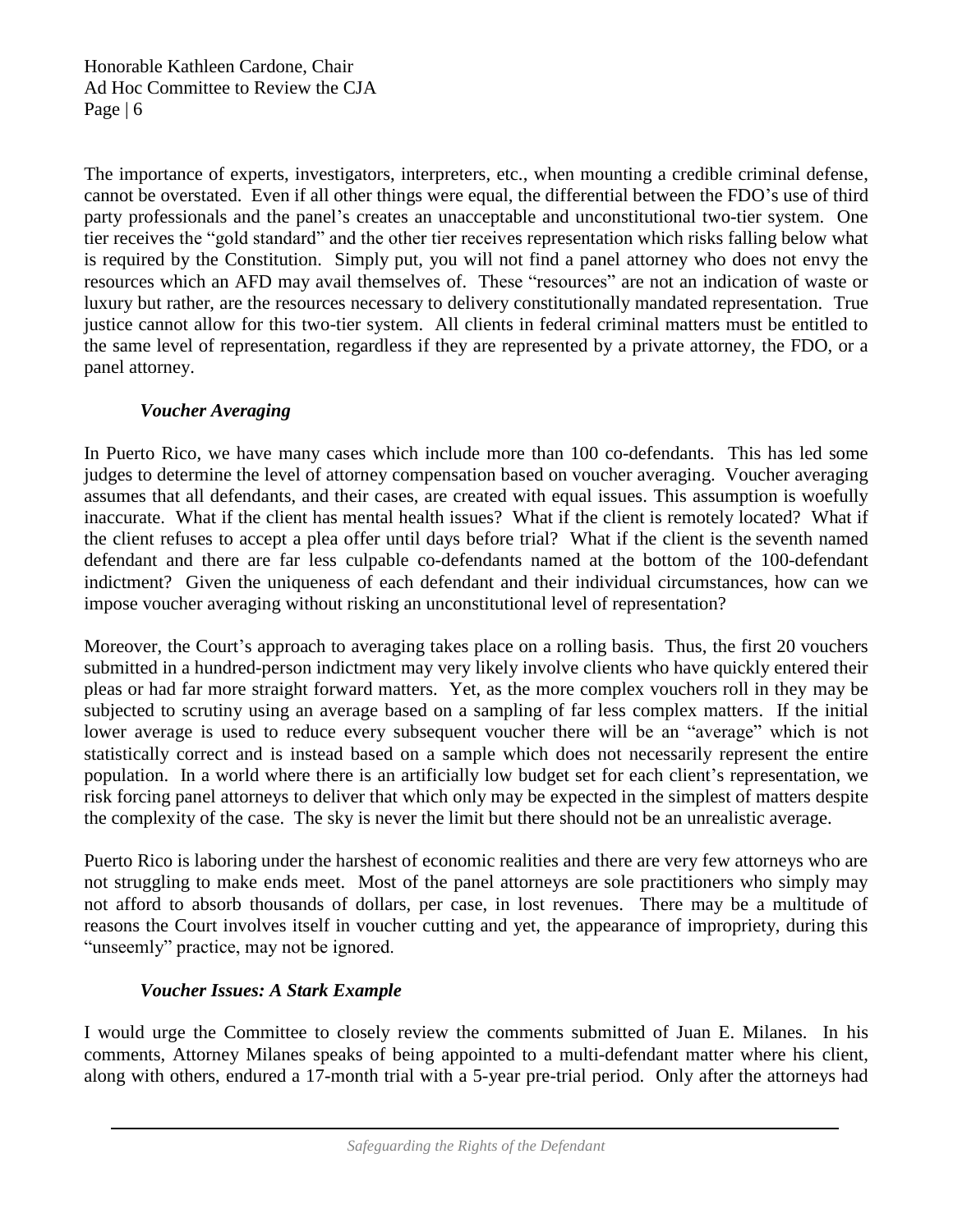repeatedly requested interim vouchers, and after 8 months of trial, did the Court relent to allow for a fraction of the attorneys' time to be compensated. Yet, the Court refused to consider paying the attorneys for anything other than time spent in the courtroom at trial.

As Attorney Milanes describes, after 5 years of representation, and 8 months of trial, the Court finally agreed to pay only 80% of the time billed for "in-court" hours. The Court went so far as to direct the attorneys to remove their lunchtimes from the in-court hours billed. Given that most panel attorneys are sole practitioners, it is easy to imagine the devastation such voucher cuts and delays have on attorneys who agree to assume representation. As Attorney Milanes writes, the trial alone cost him one client who represented 35% of his law office's revenue. One can only imagine the devastating impact of losing a client which represented a significant source of firm income, closing down their practice for 17 months after 5 years of pre-trial work, and only getting paid for 80% of the "in-court" time. Yes, the attorneys would later submit final vouchers after years of absorbing expenses, but this sends a chilling message to any panel attorney who is assigned a case: invest little, ensure the client stays far away from going to trial, and rush to a matter's conclusion. Otherwise, risk financial ruin.

The financial hardships experienced by the Puerto Rico panel likely reduce the ability of panel attorneys to mount the same defense clients might receive in other districts. This lack of resources may translate into harsher sentences than would otherwise be expected in other jurisdictions. Simply put, resources kept from the panel members means resources not spent on comprehensive sentencing packages.

According to the United States Sentencing Commission, almost 54% of the sentences imposed nationwide were below Sentencing Guidelines recommendations. By contrast, in Puerto Rico approximately only 31.4% of the imposed sentences were below the prescribed Guideline Range. This indicates that average sentences imposed in Puerto Rico are significantly harsher than the national average. In 2014, the USSC found that *Booker* accounted for 17.4% of the Nation's below-Guideline sentences. But in Puerto Rico, *Booker* accounted for only .8% of below-Guideline sentences! From a statistical perspective, Puerto Rico's sentencing practice exists as if *Booker* was not the law of the land.

In 2014, nationally, 21% of the defendants received a sentence of 5 years or greater. During the same year in Puerto Rico, 36% of the defendants received a sentence of 5 years or greater. Nationally, the mean sentence was 51 months and the median sentence is 30 months. The same statistics in Puerto Rico were 72 and 61 months.

While there may be other reasons why the District of Puerto Rico experiences far harsher sentences for defendants, voucher cutting, averaging, hardships in obtaining professional services, and payment delays undoubtedly impacts how effective an attorney may be when handling court appointed cases. This handicapped representation has a qualitative effect on the level of work of attorneys and results in clients suffering outcomes which are not endured by wealthier clients and clients represented by the FDO. This structure all but promises a level of representation which is unconstitutional.

# **Conclusion**

During my first federal criminal trial, after hearing the forewoman say "guilty," the late Judge Charles